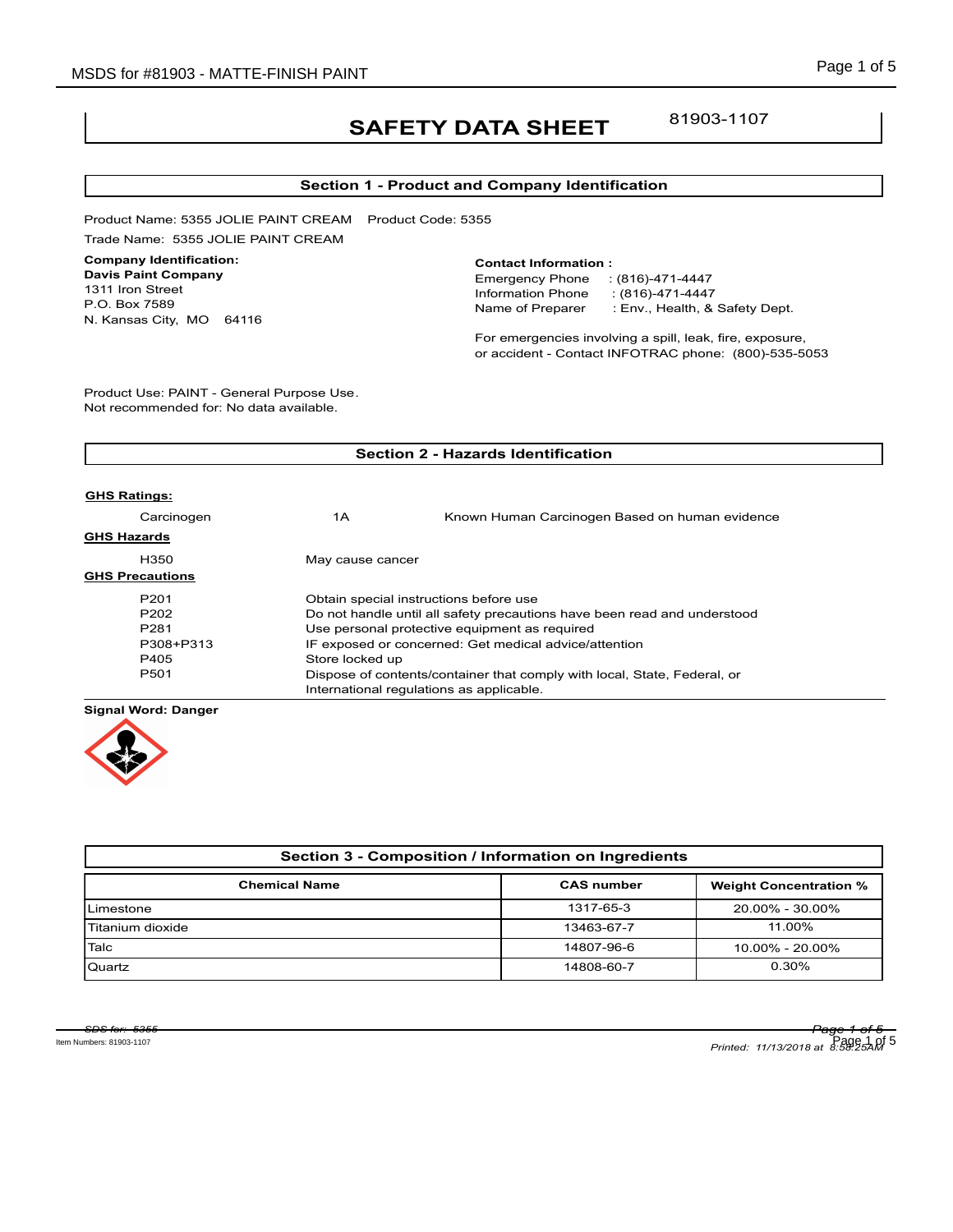### **Section 4 - First Aid Measures**

#### **Inhalation:**

Remove to fresh air. Vapor or mist can cause headache, nausea, and irritation of the nose, throat and lungs, in a poorly ventilated area. If symptoms persist, seek medical attention.

#### **Eye contact:**

Direct contact may cause irritation. Remove contact lenses if necessary, and flush with plenty of clean water while holding eyelids open. Do not rub eyes. Get medical attention if irritation or symptoms persist.

## **Skin contact:**

Irritating to the skin on repeated or prolonged contact. Wash with plenty of soap and water. If irritation persists or a rash develops, seek medical attention.

### **Ingestion:**

Can cause gastrointestinal irritation. If swallowed, wash mouth out with water. Do not induce vomiting unless directed by medical personnel. If large amounts are swollowed, give one or two glasses of water and seek medical attention.

### **Notes to Physician:**

Treat symptomatically. Contact Poison Control Center if large quantities have been inhaled or ingested.

### **Section - 5 Fire Fighting Measures**

Flash Point: 100 C (212 F) LEL: UEL:

### **Extinguishing media:**

Foam, CO2, Dry Chemical.

### **Unusual Fire and Explosion Hazards:**

Closed containers exposed to extreme heat may rupture due to pressure buildup. Product generally will not burn but may spatter if temperature exceeds the boiling point of product.

### **Hazardous Combustion Products:**

Carbon monoxide, carbon dioxide, aldehydes, hydrocarbons, and other products of incomplete combustion.

### **Firefighting Procedure:**

Firefighters should wear self contained breathing apparatus if material is involved in a general fire.

### **Section 6 - Accidental Release Measures**

### **Spill Leak / Procedures:**

Dike spill area. Ensure adaquate ventilation. Wear appropriate personal protective equipment.

#### **Enviromental Precautions:**

Prevent further leakage or spillage if safe to do so. Prevent product from entering drains. See section #12 for further Ecological information.

#### **Methods and Materials for Containment and Cleaning Up:**

Contain spillage. Then collect with inert absorbent materials. Dispose of in accordance with applicable regulations.

### **Section 7 - Handling and Storage**

#### **Handling Precautions:**

Do not use until all safety precautions have been read and understood. Use personal protection found in section 8.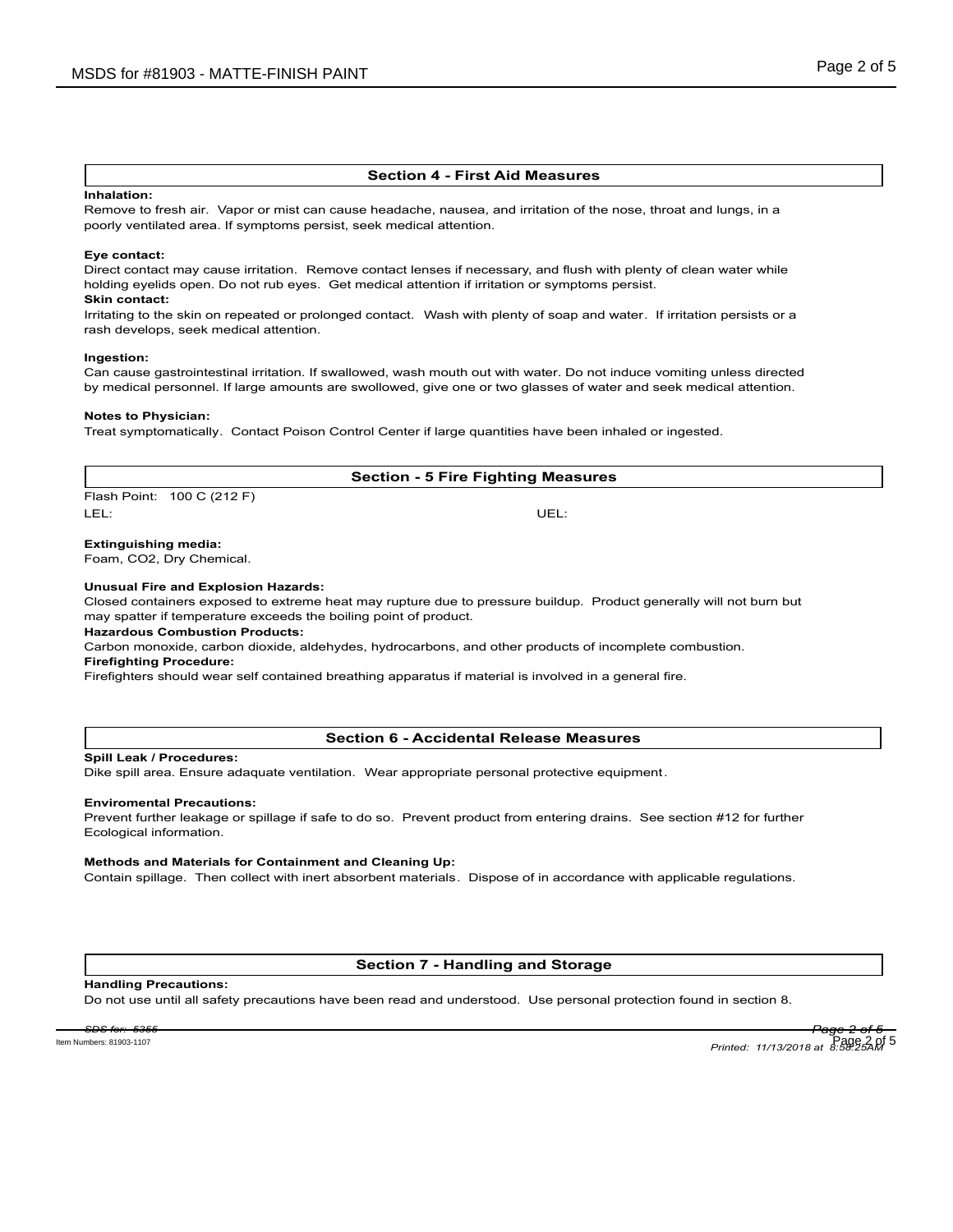Smoking, eating, or drinking should be prohibited in the application area.

**Storage Requirements:**

Keep containers closed and upright when not in use. Store in cool well ventilated areas away from heat and direct sunlight. Previously opened containers, carefully reseal. KEEP FROM FREEZING! Wash thoroughly after handling.

### **Section 8 - Exposure Control and Personal Protection**

### **Engineering Controls:**

Provide general clean air dilution or local exhaust ventilation in volume and pattern to keep the air contaminant concentration below applicable exposure limits.

Provide readily accessible eye wash station.

Use of protective creams, head caps etc, is recommended.

### **Personal Protective Equipment**

### **Respiratory Protection:**

Do not breathe vapors or mist. Wear an appropriate, properly fitted respirator (NIOSH approved) during the use of this product until vapor and mists are exhausted, unless air monitoring demonstrates vapor and mist levels are below applicable exposure limits.

### **Skin and Body Protection:**

Use polyethylene gloves to avoid contact with product. Gloves must be impervious to soap and water. Wear suitable protective clothing.

### **Eye Protection:**

Use safety eyewear with splash guards or side shields, or goggles.

### **Section 9 - Physical and Chemical Properties**

**Explosive Limits:**  $N/A$  **Partition coefficient (n-** No Data Found

**COATING VOC #/G** 0.000 **Odor** Mild

**Evaporation Rate** Slower than ether.

**octanol/water): Autoignition temperature:** N/A **Decomposition temperature:** No Data Found **Physical State** Liquid **Coating VOC g/L** 0.00 **Vapor Pressure:** 13.3 mmHg **Odor threshold:** No Data Found **Vapor Density** Heavier than air. *pH***:** No Data Found **Specific Gravity** 1.54 **Melting point:** No Data Found **Freezing point:** No Data Found **Solubility: No Data Found Solubility: No Data Found Boiling range:** 100°C **Flash point (TCC):** 212°F,100°C Clear. **Appearance White, Colors and Flammability:** No Data Found **Viscosity** No Data Found

### **Section 10 - Stability and Reactivity**

### **Conditions to Avoid:**

Excessive heat, poor ventilation, excessive aging. **Stability:**

### **STABLE**

**Materials to Avoid:** None known.

No Data Found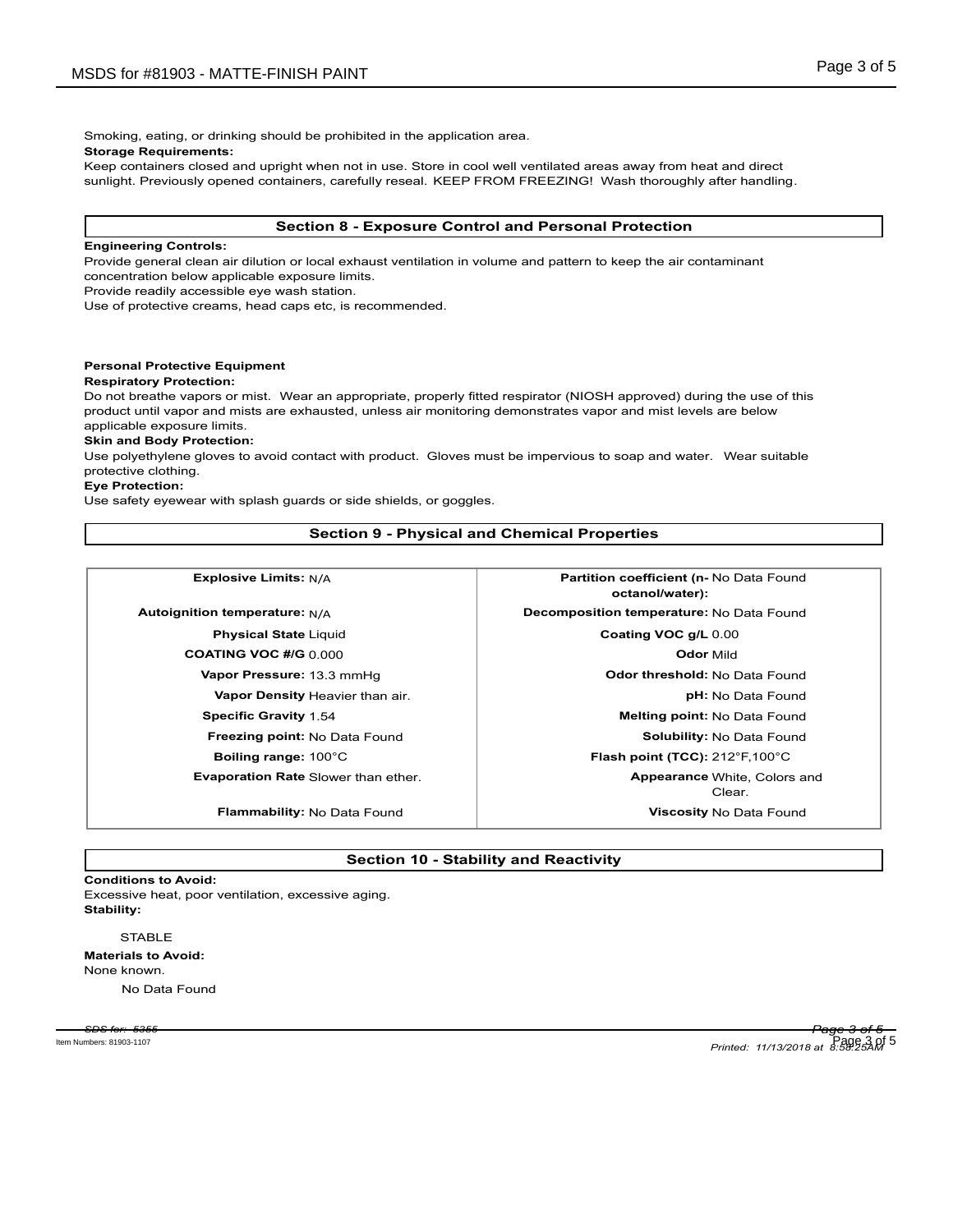### **Hazardous Decomposition Products:**

Thermal decomposition or combustion can produce fumes of carbon monoxide and carbon dioxide.

No Data Found

Hazardous polymerization will not occur.

**Section 11 - Toxicological Information**

**Mixture Toxicity Component Toxicity**

Routes of Entry:

No Data Found

Exposure to this material may affect the following organs: Eyes Skin Cardiovascular System Respiratory System

**Effects of Overexposure**

**Acute and chronic effects from short and long term exposure:**

**Inhalation:** Vapor or mist can cause nausea, headache, and irritation of the nose, throat, and lungs .

**Eye contact:** Direct contact can cause irritation.

**Skin contact:** Irritating to the skin on repeated or prolonged contact.

**Ingestion:** If swallowed, can cause irritation, nausea or vomiting.

### **Section 12 - Ecological Information**

Ecological information: No data found.

### **Component Ecotoxicity**

Talc 96 Hr LC50 Brachydanio rerio: >100 g/L [semi-static]

### **Section 13 - Disposal Considerations**

Collect absorbent/spilled liquid into metal containers. Dispose of inaccordance with local, state, and federal regulations. Do not incinerate closed containers. Incinerate in approved facility. Obey relevant laws.

### **Section 14 - Transport Information**

### **Agency Proper Shipping Name UN Number Packing Group Hazard Class** NOT DOT REGULATED MATERIALS WATERBASED LATEX PAINT

### **Section 15 - Regulatory Information**

This SDS has been compiled in accordance with Appendix D of OSHA Hazcom 2012. **State of California Safe Drinking Water and Toxic Enforcement Act of 1986 (Proposition 65)**: WARNING! This product contains the following chemicals which are listed by the State of California as carcinogenic or a reproductive toxin:

14808-60-7 Quartz Carcinogen 13463-67-7 Titanium dioxide Carcinogen

SARA 313 Reportable Components:

- None

**Country Country Regulation Regulation Country All Components Listed** 

*SDS for: 5355 Page 4 of 5 Printed: 11/13/2018 at 8:58:25AM* Item Numbers: 81903-1107 Page 4 of 5